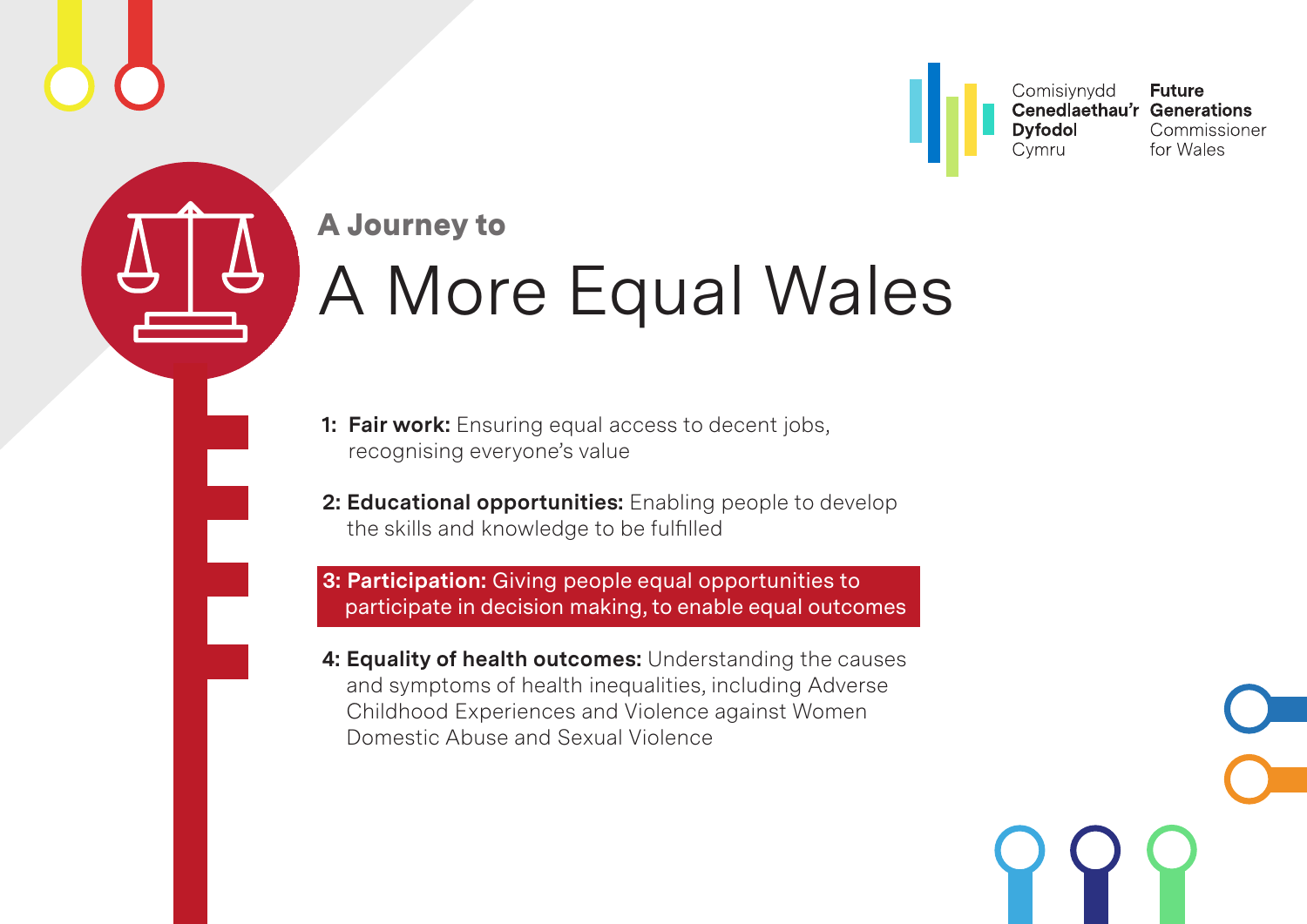



In the Well-being of Future Generations Act, this goal is defined as

*"A society that enables people to fulfil their potential no matter what their background or circumstances (including their socio economic background and circumstances)."*

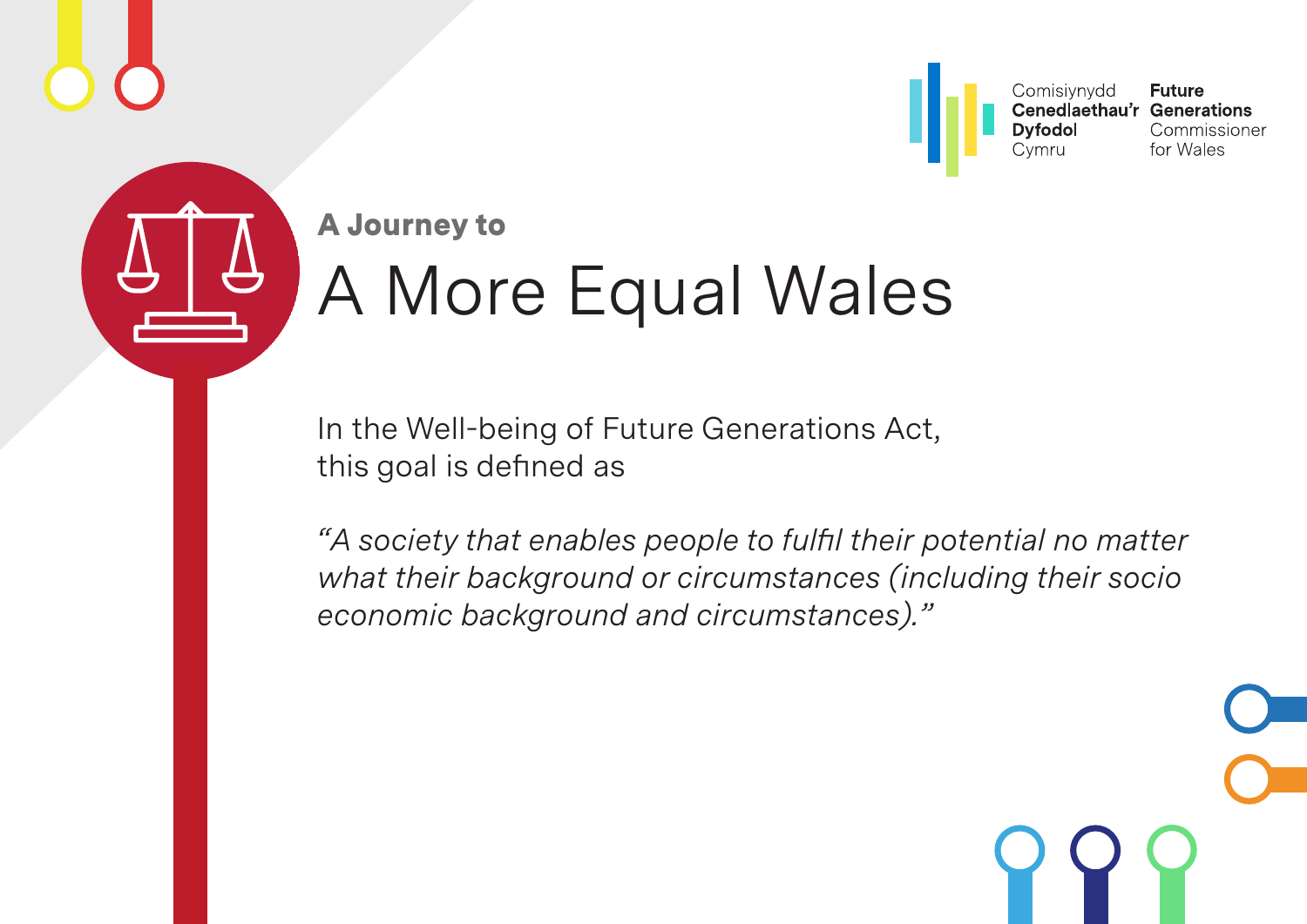3: Participation

## Defining the goal

Equality is everyone's issue. Deepening poverty in Wales is leading to an even starker gap in the opportunities of people born into different socio-economic backgrounds.

Despite rising employment levels, work increasingly does not guarantee an adequate standard of living. Furthermore, just under one in four people from ethnic minority groups reported being lonely in Wales in 2017-18, nearly three times as many disabled people report poor mental health than non-disabled people and one in three women in Wales experience physical or sexual violence at some point in their lives. It is clear much more needs to be done within our organisations and at a national level, this means going further than the duties placed by the Equality Act (2010), and Welsh specific equality duties, by taking positive action to ensure that the future of Wales is one where people have not only an equality of opportunity, but an equality of outcome.

We all have a part to play in ensuring that people can fulfil their potential no matter where they're from. From ensuring access to decent jobs through fair work, to access to educational opportunities, ensuring equal opportunities to participate in decision-making, and taking action on health inequalities and socio-economic inequality.



#### **Case studies**

Throughout the document you will find a number of reports relating to the topic subject. Please read the link if you see this symbol.



© Hijinx

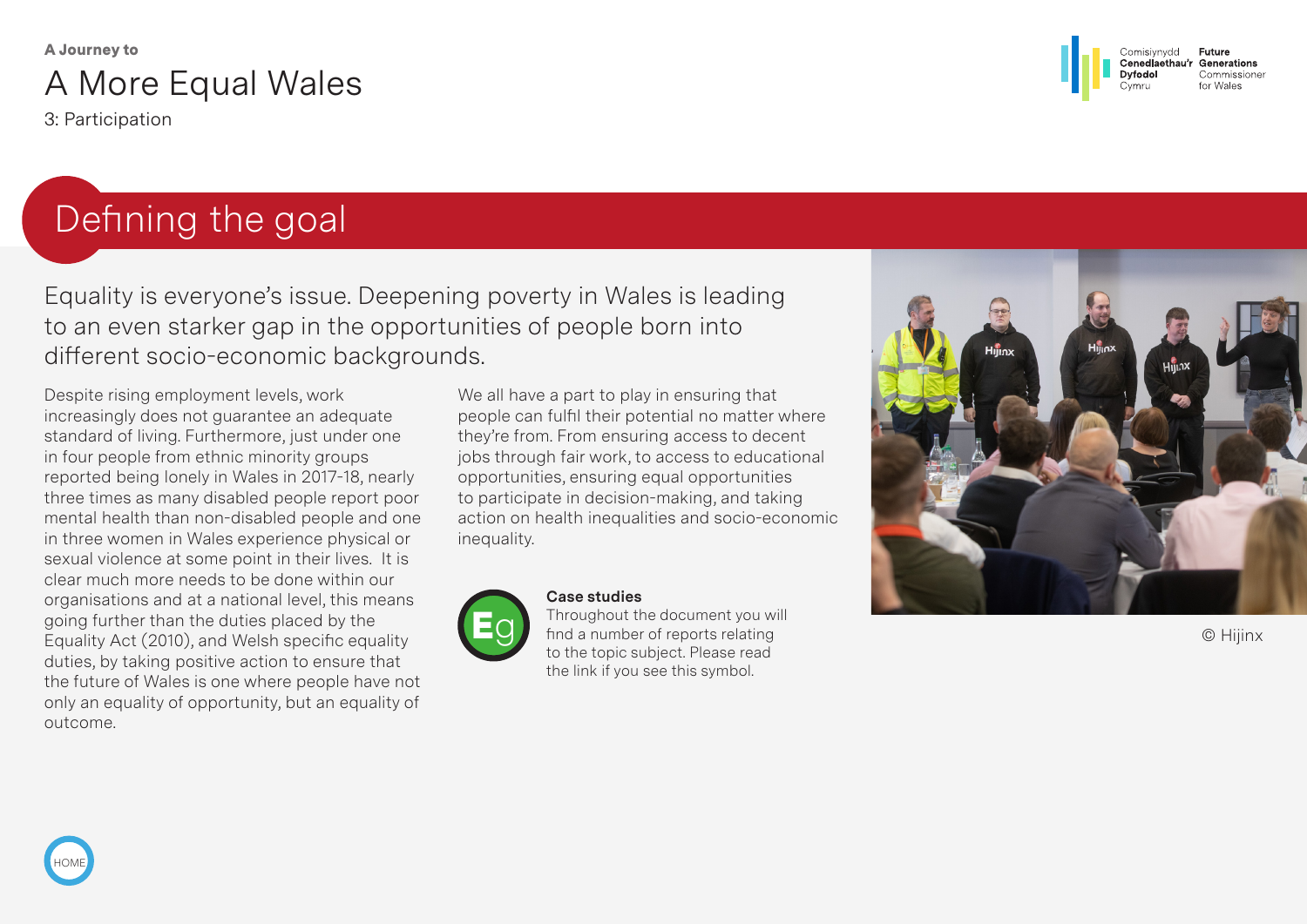

3: Participation



## Defining the goal

#### Where to focus action in contributing to this goal

**Ensure that people have equal access to decent jobs, recognising everyone's value.** (See equal Wales journey topic 1: Fair work)

**Enable people to develop the skills and knowledge to fulfil their potential.**  (See equal Wales journey topic 2: Educational opportunities)

**Give people equal opportunities to participate in decision making, to enable equal outcomes.** (See equal Wales journey topic 3: Participation)

**Support understanding of health inequalities.** (See equal Wales journey topic 4: Equality of health outcomes)

**Support understanding of the importance of people's socio economic background and circumstances to fulfilling their potential.**

(Journey topic on socio economic inequality to be explored in next phase)

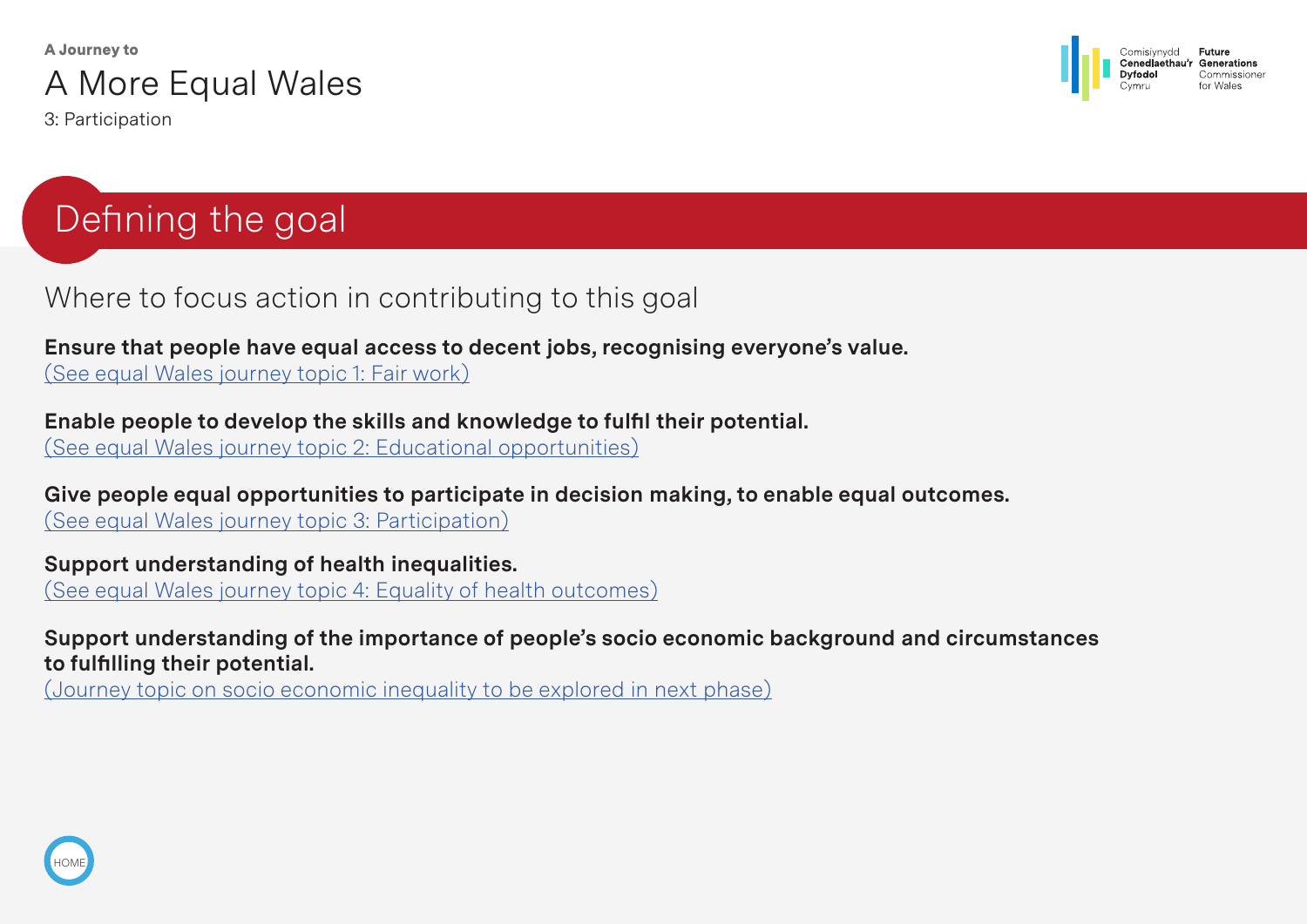3: Participation

[HOME](#page-0-0)



## Other statutory requirements in relation to this goal

The **Equality Act 2010** legally protects people from discrimination in the workplace and in wider society. It replaced previous anti-discrimination laws with a single Act, making the law easier to understand and strengthening protection in some situations. It sets out the different ways in which it is unlawful to treat someone.

Information and guidance can be found at [https://](https://www.gov.uk/guidance/equality-act-2010-guidance) [www.gov.uk/guidance/equality-act-2010-guidance,](https://www.gov.uk/guidance/equality-act-2010-guidance)  including guidance in relation to the public sector Equality Duty.

The **Violence against Women, Domestic Abuse and Sexual Violence (Wales) Act 2015** aims to improve arrangements to promote awareness of, and prevent, protect and support victims of gender-based violence, domestic abuse and sexual violence.

Links to guidance are provided throughout this document, and the National Training Framework can be found at [https://gov.wales/national](https://gov.wales/national-training-framework-violence-against-women-domestic-abuse-and-sexual-violence-statutory)[training-framework-violence-against-women](https://gov.wales/national-training-framework-violence-against-women-domestic-abuse-and-sexual-violence-statutory)[domestic-abuse-and-sexual-violence-statutory](https://gov.wales/national-training-framework-violence-against-women-domestic-abuse-and-sexual-violence-statutory)



Some of the suggested steps and actions in this document complement the policies set out in legislation specific steps and actions that adhere to these are highlighted in orange and with an 'St' symbol.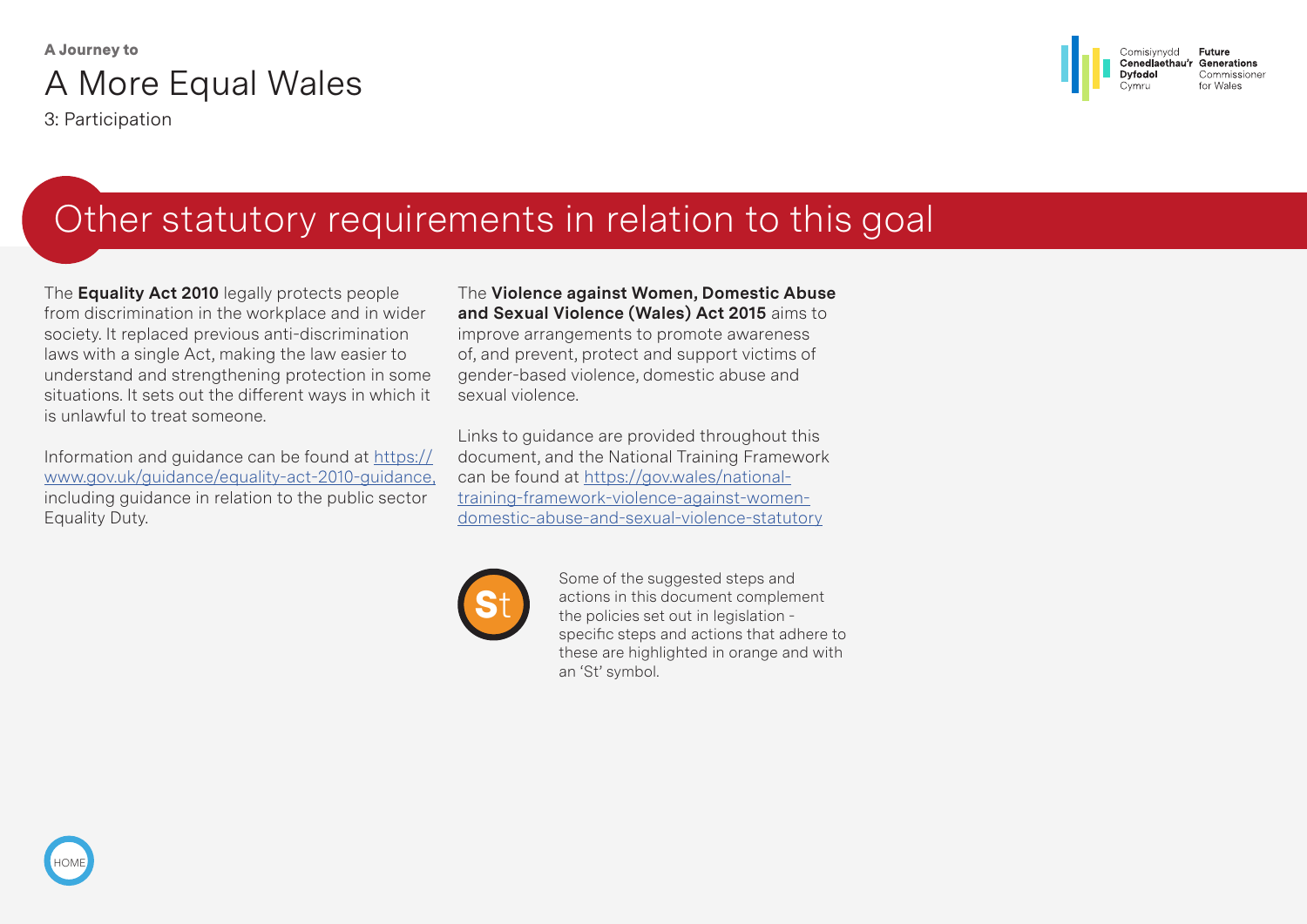3: Participation

## Enablers

Achieving this goal is **more likely to happen** when…

- **Diversity is celebrated.**
- **People understand what creating a more equal Wales means, and the importance of intersectionality (how different aspects of discrimination overlap/intersect).**
- **Organisations recognise that they have work to do in this area, particularly in terms of staff representation.**
- **Investment in equality and diversity is recognised as 'making good business sense', not only as the 'moral' thing to do.**
- **There is an appreciation that creating a more equal Wales has a positive impact on a number of the other well-being goals.**



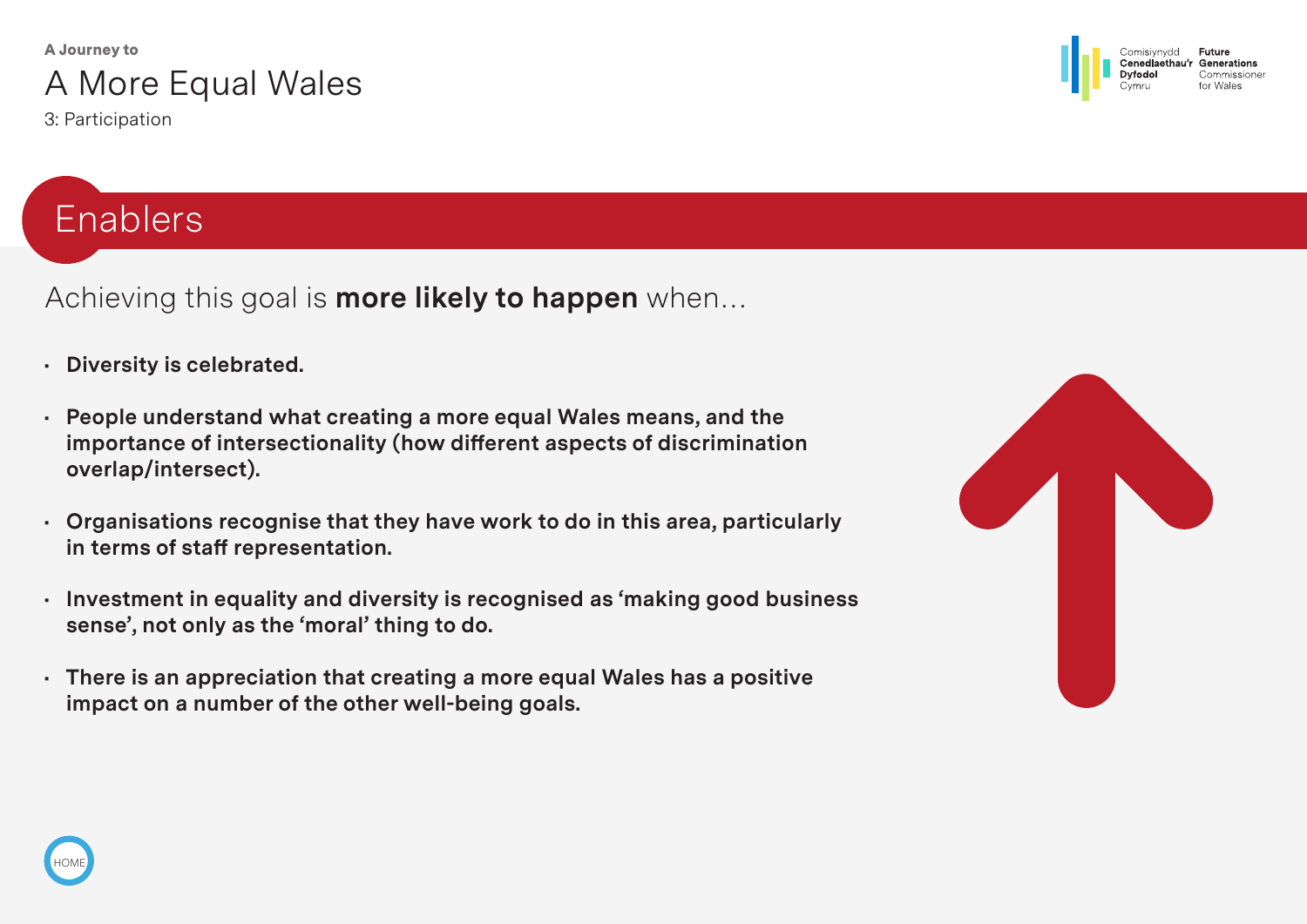

3: Participation

#### Future Comisivnydd Generations Cenedlaethau Commissione

## **Disablers**

Achieving this goal is **less likely to happen** when…

- **Work on enhancing equality falls only to the 'equality team'.**
- **Equality and diversity is seen as 'nice to have' rather than being embedded in day-to-day business.**
- **Doing anything above the minimum legal requirement is seen as a poor use of resource (e.g. making information accessible).**
- **The complexity of intersectionality (how different aspects of discrimination overlap/intersect) is not appreciated.**
- **• There is not an understanding of the concept of privilege.**



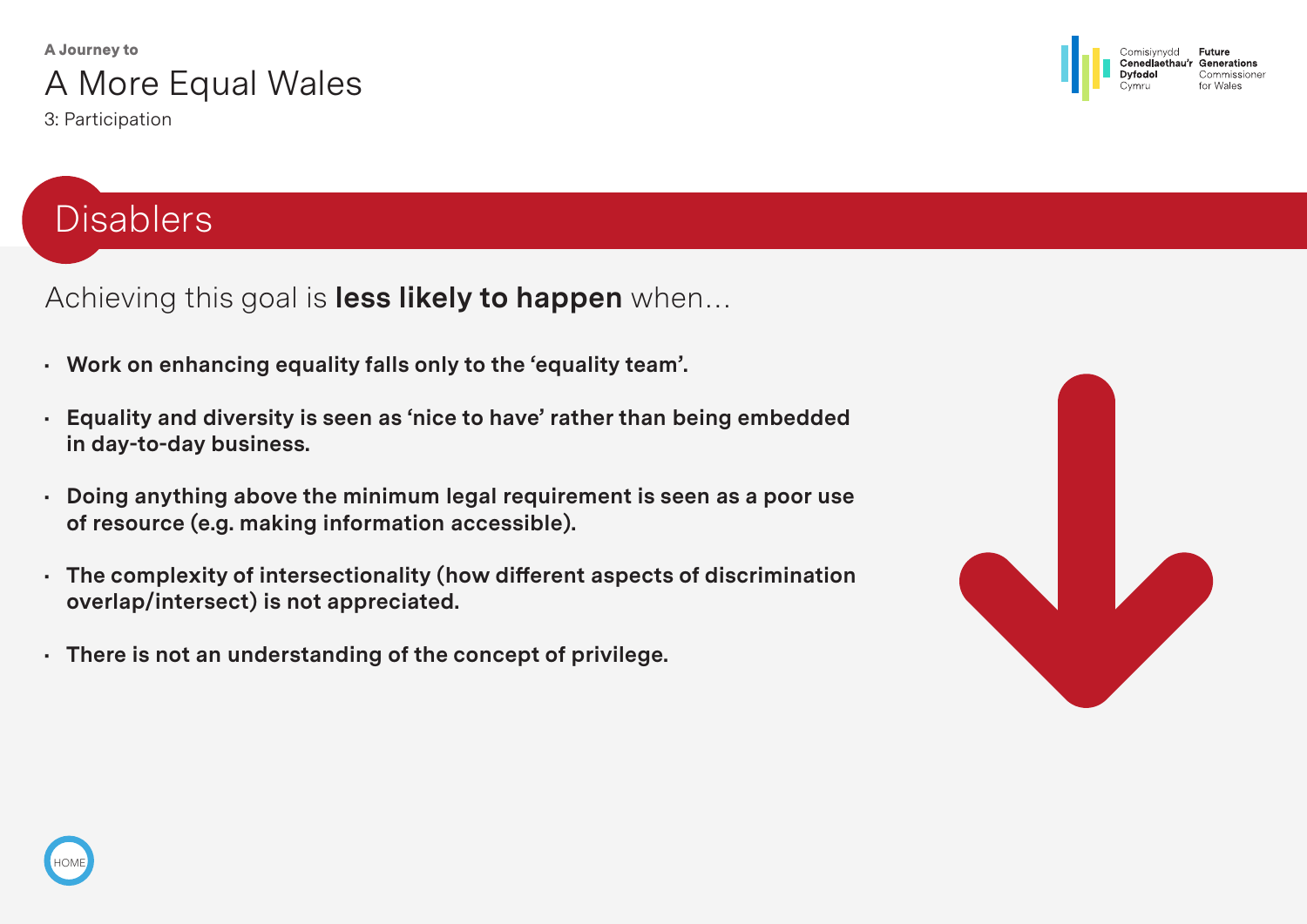

# 3: Participation

Giving people equal opportunities to participate in decision making, to enable equal outcomes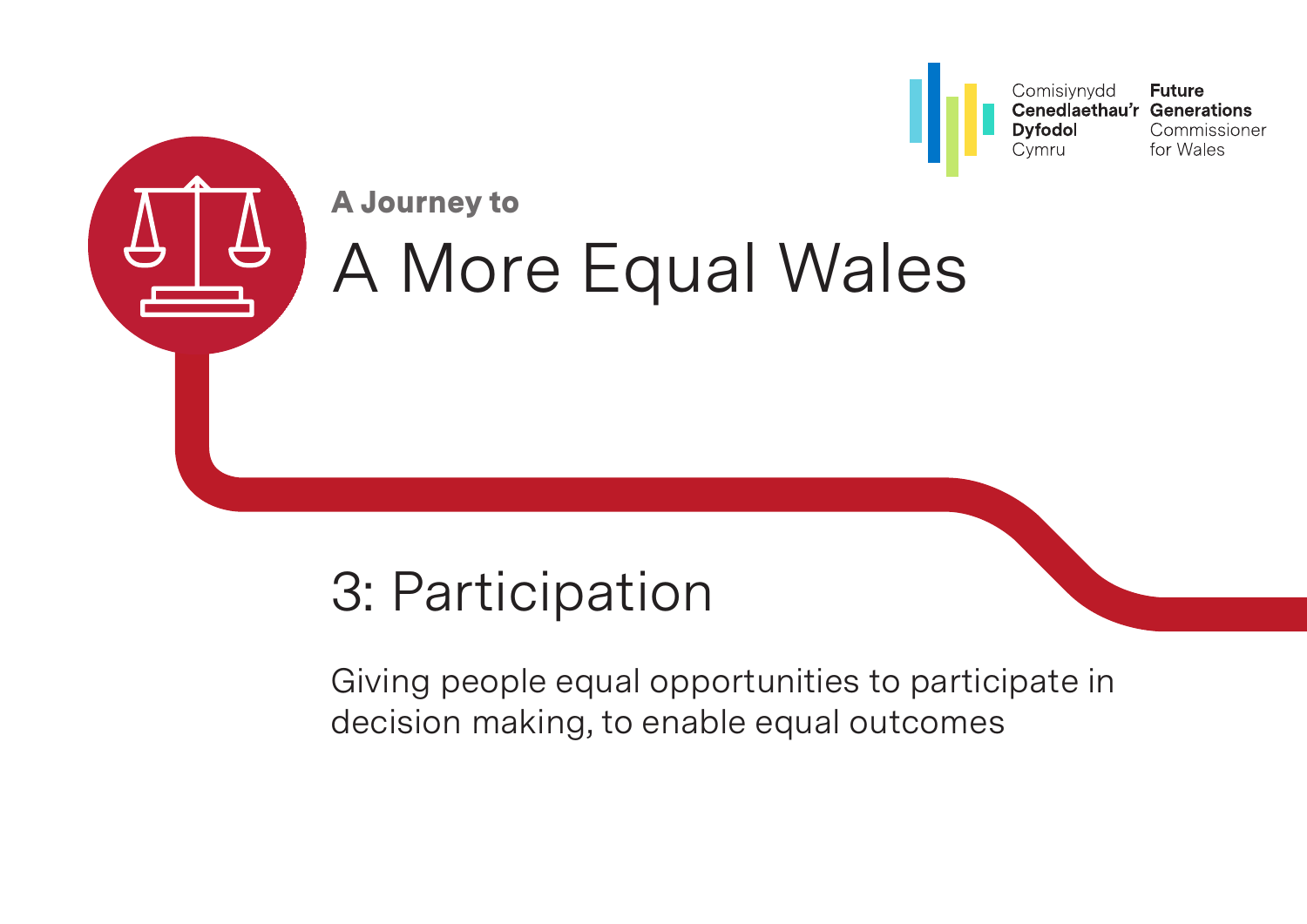3: Participation



## Defining the issue

Participation in decision making and in communities is important to enable people to influence the decisions that affect them in different areas of life. Being able to access services and form relationships with freedom and autonomy also allows people to exercise their rights through participating in their communities.

47% of county and 55% of community councillors elected at the 2017 Local Government elections were aged 60 years or older, whilst a third of

county councillors (33%) were female and 35% of community councillors were female. According to the 2018-19 National Survey for Wales, 18% of respondents feel they can influence decisions affecting their local area, with this finding more likely among younger age respondents (16-24 year olds) and respondents with no limiting long-standing illness, impairment or infirmity. In addition, 80% of respondents to this survey consider themselves to have access to good services and facilities.

#### Synergies and connections to other journeys



**Journey to Involvement Topic 1:** Organisational culture of involvement



**Journey to a Wales of Vibrant Culture and Thriving Welsh Language Topic 5: Culture available to all** 

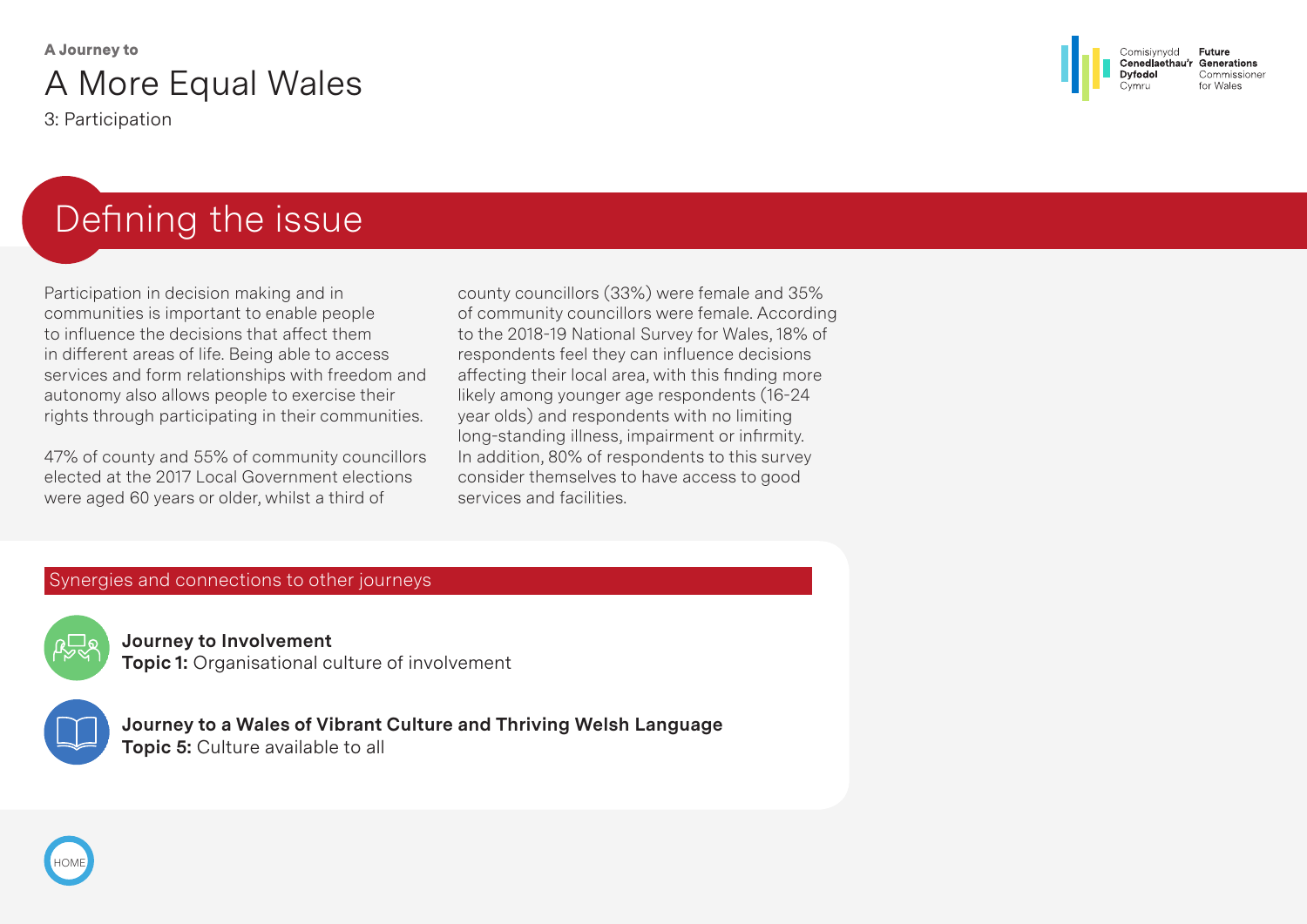3: Participation

[HOME](#page-0-0)



## Making **Simple** Changes

**Ensure** vour organisation supports festivals that promote diversity and inclusion, such as Gwanwyn, Refugee Week Age Cymru.

<sup>E</sup><sup>g</sup> <sup>E</sup><sup>g</sup> E.g. Taliesin at **Swansea University** are hosting [Age](https://www.ageuk.org.uk/globalassets/age-cymru/documents/cartrefu/age-cymru-english---evaluation-report.pdf)  [Cymru's art installation](https://www.ageuk.org.uk/globalassets/age-cymru/documents/cartrefu/age-cymru-english---evaluation-report.pdf) created by residents at care homes.

St When you host events,<br>ask if people have access ask if people have access requirements at the point where they register and offer a telephone number in addition to online booking systems. It is a legal requirement to make reasonable adjustments.





**When** working with people, use a variety of contact methods to increase accessibility, such as SMS, online chat.

E.g. **Cardiff City Council** have a range of methods for residents to [get in touch,](https://www.cardiff.gov.uk/ENG/Home/Contact-us/General-enquiries/Pages/default.aspx) including a sign language service.

**Ensure** all your organisation's buildings are compliant with accessibility needs, both for access and facilities.



**Take** involvement opportunities to people, rather than expecting them to come to you.



E.g. **Welsh Government** 

[explored this with their](https://futuregenerationswales.sharepoint.com/sites/artofthepossible/Shared%20Documents/AOTP%20-%20Next%20Phase/Journey%20Checkers/Final%20drafting/Final%20word%20versions%20to%20send%20to%20translation%20and%20design/futuregenerations.wales/wp-content/uploads/2019/04/2019-04-10-Engagment-on-the-National-Development-Framework-.pdf)  [involvement work around](https://futuregenerationswales.sharepoint.com/sites/artofthepossible/Shared%20Documents/AOTP%20-%20Next%20Phase/Journey%20Checkers/Final%20drafting/Final%20word%20versions%20to%20send%20to%20translation%20and%20design/futuregenerations.wales/wp-content/uploads/2019/04/2019-04-10-Engagment-on-the-National-Development-Framework-.pdf)  [the National Development](https://futuregenerationswales.sharepoint.com/sites/artofthepossible/Shared%20Documents/AOTP%20-%20Next%20Phase/Journey%20Checkers/Final%20drafting/Final%20word%20versions%20to%20send%20to%20translation%20and%20design/futuregenerations.wales/wp-content/uploads/2019/04/2019-04-10-Engagment-on-the-National-Development-Framework-.pdf)  [Framework.](https://futuregenerationswales.sharepoint.com/sites/artofthepossible/Shared%20Documents/AOTP%20-%20Next%20Phase/Journey%20Checkers/Final%20drafting/Final%20word%20versions%20to%20send%20to%20translation%20and%20design/futuregenerations.wales/wp-content/uploads/2019/04/2019-04-10-Engagment-on-the-National-Development-Framework-.pdf)



**When** you seek the views of people about your work, set up processes that value individual stories as well as quantitative data.

**Create** a policy to enable your organisation to learn about refugee and asylum seeker issues.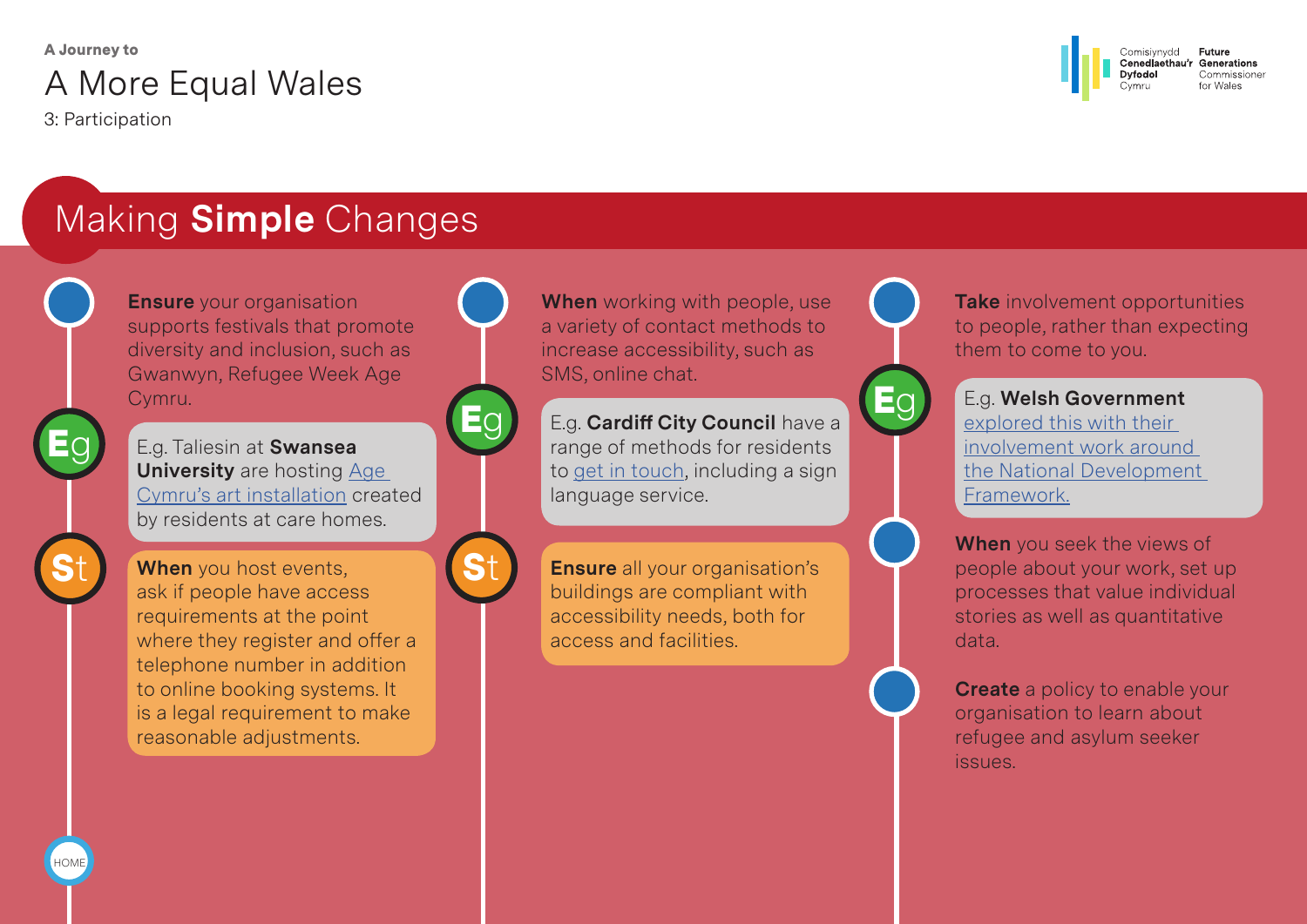3: Participation

[HOME](#page-0-0)

**St** 

Eg



## Making **Simple** Changes

**Involve people at the earliest possible opportunity.** 

E.g. [The Open Government](https://www.diversecymru.org.uk/wp-content/uploads/Your-Wellbeing-Your-Government-project-Initial-barriers-and-solutions-report-final.pdf)  [Network Wales equality project](https://www.diversecymru.org.uk/wp-content/uploads/Your-Wellbeing-Your-Government-project-Initial-barriers-and-solutions-report-final.pdf)  [delivered by Diverse Cymru and](https://www.diversecymru.org.uk/wp-content/uploads/Your-Wellbeing-Your-Government-project-Initial-barriers-and-solutions-report-final.pdf)  [C3SC in Cardiff and the Vale of](https://www.diversecymru.org.uk/wp-content/uploads/Your-Wellbeing-Your-Government-project-Initial-barriers-and-solutions-report-final.pdf)  [Glamorgan.](https://www.diversecymru.org.uk/wp-content/uploads/Your-Wellbeing-Your-Government-project-Initial-barriers-and-solutions-report-final.pdf)

**When** you work with people, provide an advice service/initial point of contact that is easily accessible and user friendly.

**Make** public information accessible through a variety of formats, considering video, British Sign Language, easyread and audio versions. [https://youtu.be/S8ZCru0\\_1LQ](https://youtu.be/S8ZCru0_1LQ)  **When** organising events or meetings, choose external venues that are accessible to disabled people and align with public transport times where possible.

**Promote** information about available services for people seeking sanctuary through online platforms such as Dewis and the Welcome to Wales website.

**Actively** seek input from underrepresented and seldom heard groups.

**Ensure** that you recruit diverse people as decisions makers – for example, elected members or board members.



**Offer** deaf awareness training and British Sign Language (BSL) training for your staff, particularly for those on the front line.

#### E.g. [https://youtu.be/](https://youtu.be/u2TPjTnyrAE) u2TPiTnyrAE

**Use** UN 'International Days of' to educate, inspire and involve people. For example, 20th June is World Refugee Day, 8th March is International Women's Day.'

**Ensure** you have a robust VAWDASV policy that includes addressing sexual harassment.

**Provide** guidance, advice and training on online abuse. For more information on online abuse and its impact on survivors and actions that can be taken, see Welsh Women's Aid briefing.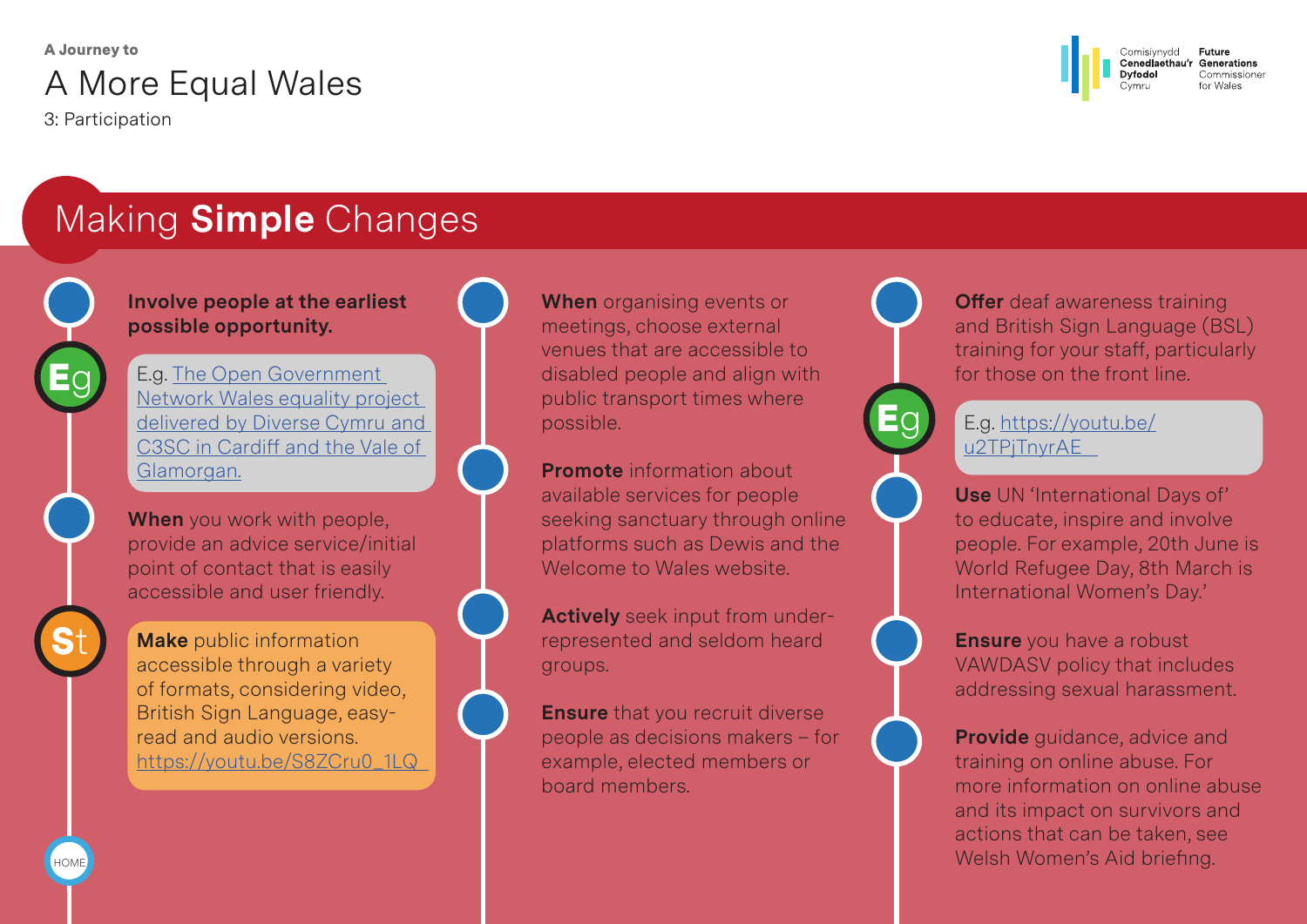3: Participation



## Being More **Adventurous**

**Commit** to a target of 50:50 gender representation on boards and at senior level by 2021.

**Ensure** there is a named person with a responsibility to champion involvement within each of your organisations departments.

**Develop** opportunities for senior staff to take part in shadowing opportunities or scheduled 'walkthroughs' of your services, in order to develop empathy with people who use your services, and identify where improvements can be made.



#### E.g. **Cwm Taf University Health Board** Senior staff take part in shadowing opportunities or scheduled ['walk-throughs'](http://cwmtaf.wales/cwm-taf-directors-go-back-frontline/) of services in order to develop empathy and identify where improvements can be made.

**Allocate** staff within your organisation to be the initial point of contact with local groups and projects, to enable you to find ways to work with them.

**When** you consult or engage, problem solve together 'with' communities rather than simply offering them pre-determined options.



**When** you seek the views of people about your work, show what you have changed as a result and why decisions have been made using lived experience examples or case studies.



E.g. Aneurin Bevan Health Board ['You said, we did'](http://www.wales.nhs.uk/sitesplus/documents/866/You%20Said%20We%20Did%20Newsletter%20Issue%201.pdf).

**When** working to prevent poverty, involve people with first-hand experience of poverty in shaping policies and approaches.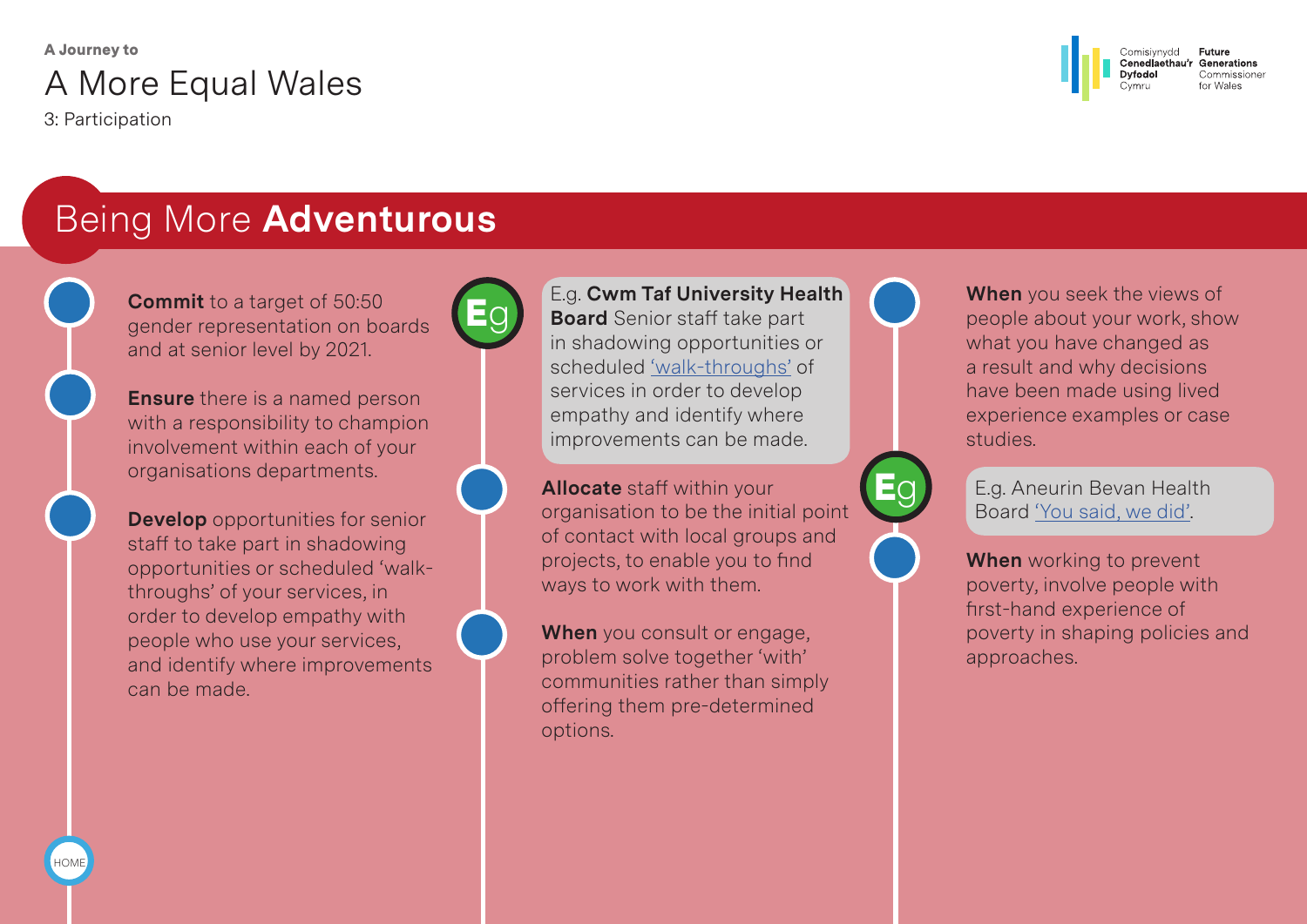3: Participation

[HOME](#page-0-0)

**St** 



### Being More **Adventurous**

**When** you compile reports about people, disaggregate by protected characteristics (age, disability, gender reassignment, race, religion or belief, sex, sexual orientation, marriage and civil partnership, and pregnancy and maternity), in order to highlight key issues.

**Find** out what resources refugees in your area are given and what you could add to support integration.

**When** you deliver training and education programmes to local communities, ensure they are bilingual and fully accessible to all.

Eg

**Review** the accessibility of your digital services to ensuring they meet best practice so that disabled people, people without English, people with limited internet connection and survivors of violence, can access them equally.

**Have** a section of your website which promotes available grants to organisations in your area.

**Host** cultural activities such as a community party, theatre performance or festival around the topic in question to get people to explore the issue further.

E.g. [HiJinx Theatre have](https://www.youtube.com/watch?v=YqgqchfujFk&feature=youtu.be)  [performed interactive forum](https://www.youtube.com/watch?v=YqgqchfujFk&feature=youtu.be)  [theatre to explore issues around](https://www.youtube.com/watch?v=YqgqchfujFk&feature=youtu.be)  [learning difficulties.](https://www.youtube.com/watch?v=YqgqchfujFk&feature=youtu.be) 



Eg

**When** you work with cultural venues such as theatres and museums, ensure there are relaxed events and other opportunities that are suitable for people with autism and dementia.

E.g. **Blackwood Miners' Institute / Rhondda Cynon Taf Theatres** –relaxed performances.

**Where** you provide or work with natural green spaces that are open to the public, ensure all people are able to enjoy them, by providing adequate accessibility infrastructure, such as suitable pathways.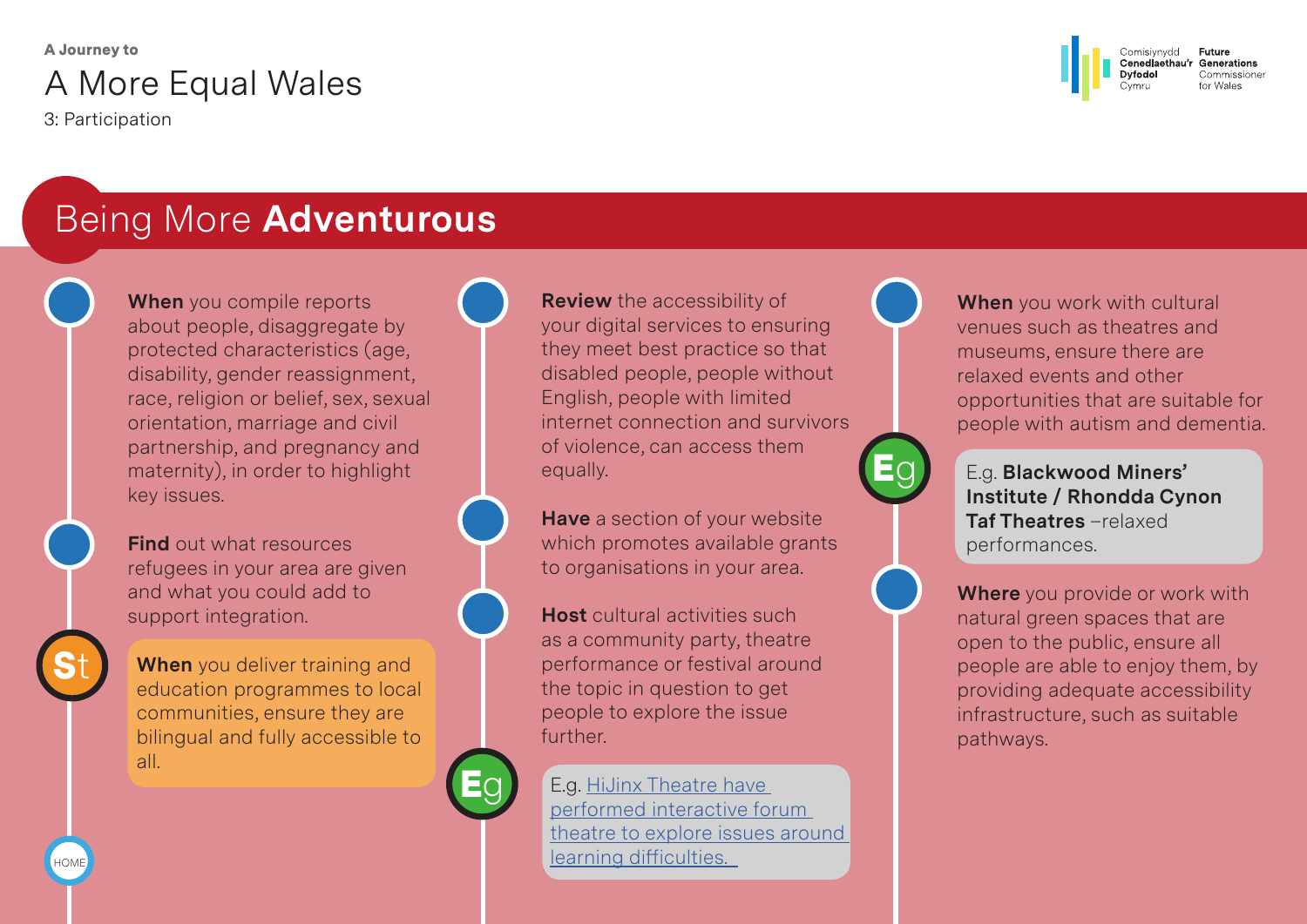3: Participation

[HOME](#page-0-0)



## Owning your **Ambition**

#### **National or collaborative actions**

**There** is a concerted national effort to ensure that decision makers are more diverse, taking account of all of the protected characteristics. This involves training and capacity building.

**Learning** and information from public involvement in local and regional decisions is shared with and used to influence national organisations and policy.

**Policy** and service development systematically adopts a 'walking in the shoes approach', considering who the end users are, and how the policy or service is experienced by them.





**Mechanisms** are in place to ensure any citizen who would like to get involved with improving a service or plan are given the opportunity to do so.

E.g. Scottish Community [Empowerment Act-](https://www.glasgow.gov.uk/index.aspx?articleid=21071)[Participation requests.](https://www.glasgow.gov.uk/index.aspx?articleid=21071)

#### **Organisational actions**



**Remove** barriers to political or leadership participation voluntarily publish diversity data on the selection and election of candidates in elections or board recruitment.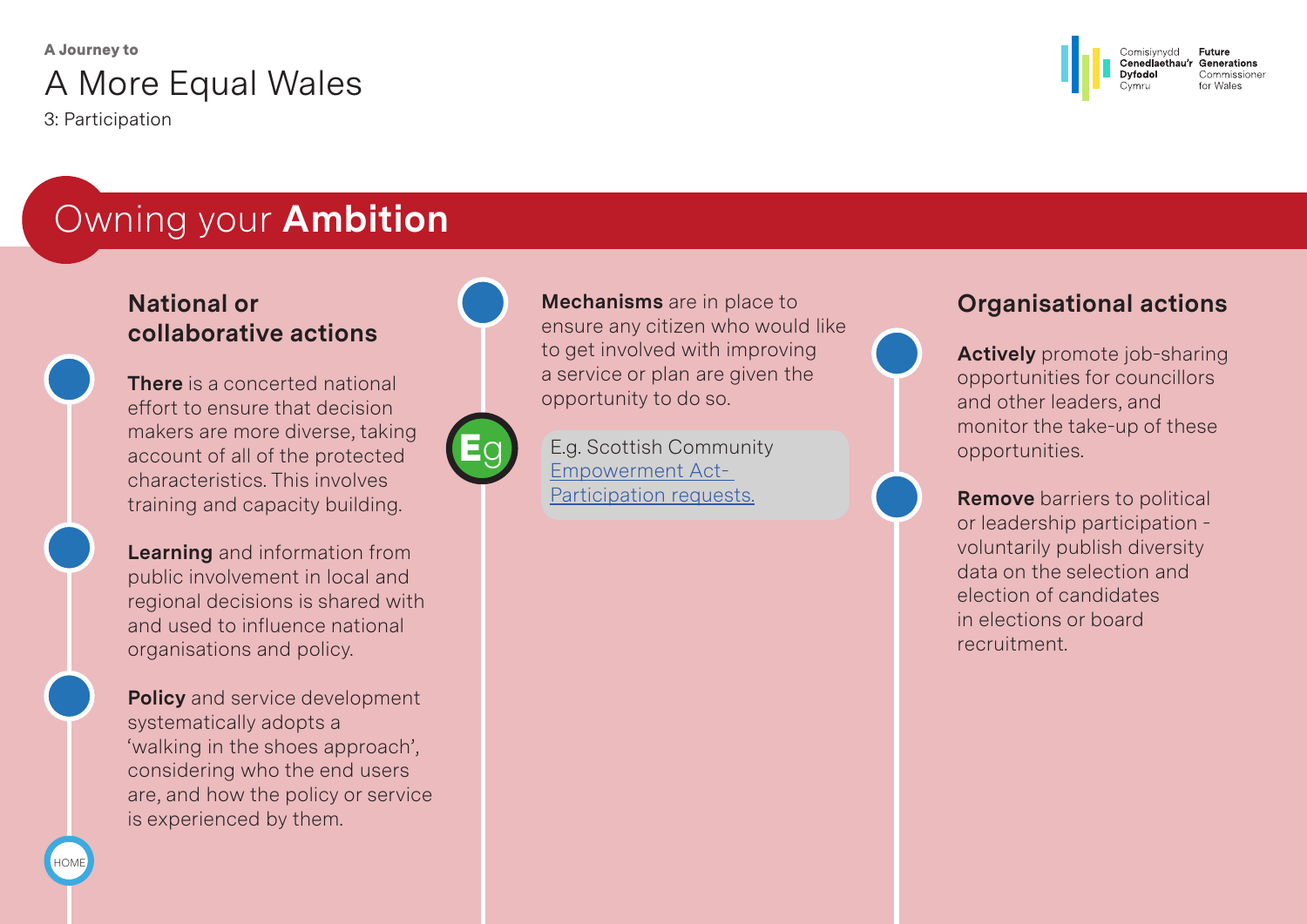3: Participation



## Owning your **Ambition**

**Become** an organisation or school of sanctuary, and work with partners to ensure they do the same.

E.g. **Public Health Wales** are in the process of becoming an organisation of sanctuary.

E.g. [Ysgol Cradoc School](http://www.cradoc.powys.sch.uk/?page_id=1292&lang=cy)

**Make** disaggregated data about your communities publicly available to help build a picture of the experiences of different groups across Wales, and to support more effective scrutiny and assessment of locally delivered services.



**Publicise** the use of simplified forms for community groups applying for grants or licences to run events or projects. This removes barriers to 'grass roots' groups setting up new initiatives.

**Protect** staff days to visit relevant local projects and meet key people driving change, and include this as a key element of learning and development at all levels in your organisation.

# Eg

E.g. **Office of the Future Generations Commissioner**  visit to [Welcome to our Woods](https://youtu.be/slLVX8737sU)  [project](https://youtu.be/slLVX8737sU) 



**Use** technology to creatively engage people, such as virtual reality and games, to simulate planning and decisionmaking and the potential consequences.



E.g. [this exploration of a virtual](https://www.youtube.com/watch?v=sI3BQ93OrFc)  [reality tool for urban planning](https://www.youtube.com/watch?v=sI3BQ93OrFc)  [and preserving cultural](https://www.youtube.com/watch?v=sI3BQ93OrFc)  [heritage](https://www.youtube.com/watch?v=sI3BQ93OrFc)

**Use** open data approaches to sharing data, using a network of contributors and participants to identify solutions.

[HOME](#page-0-0)

Eg

Eg